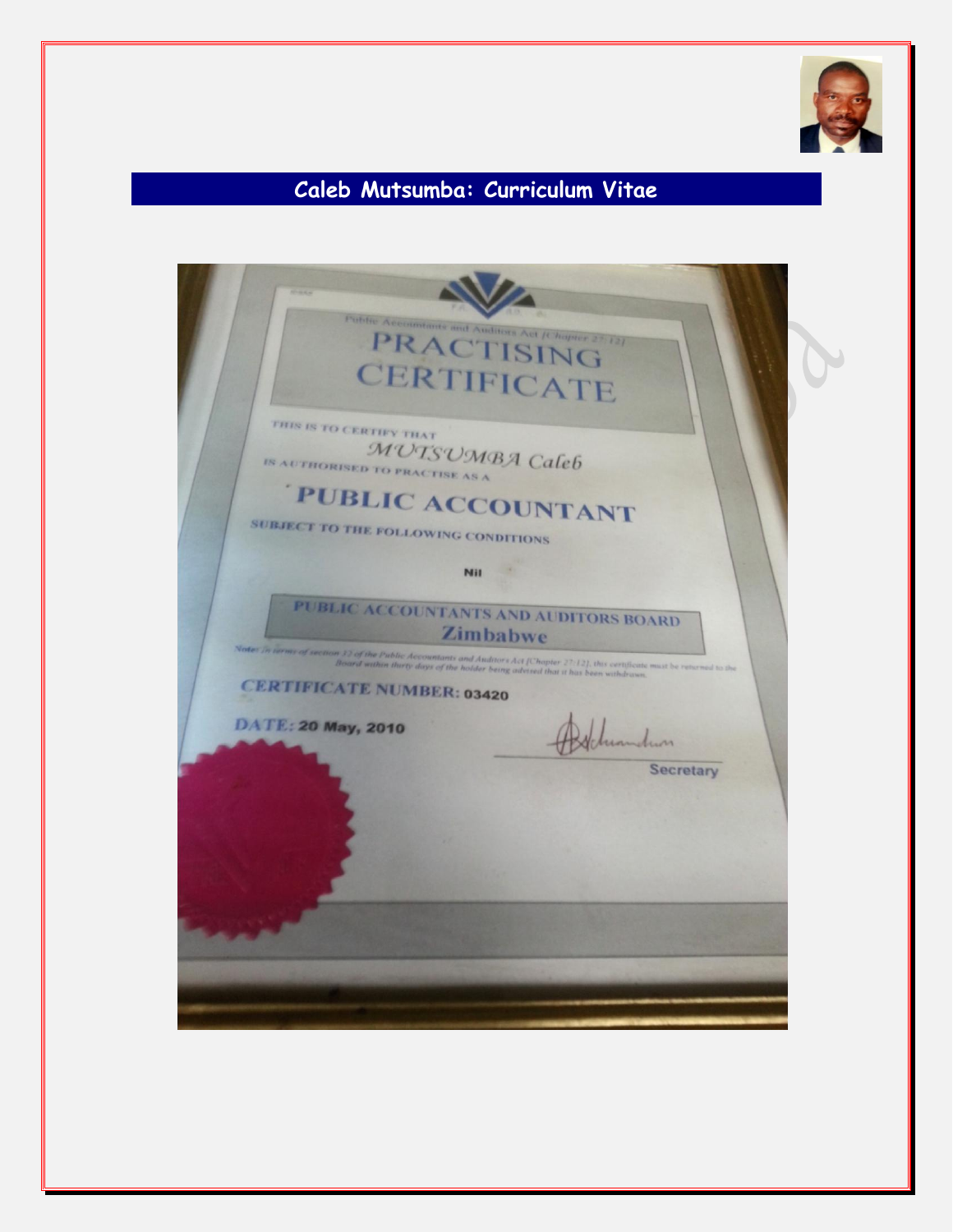**1. KEY PERSONAL DETAILS**

**ADDRESS/CONTACT CELL/WHATSAPP EMAIL**

**NAME** Caleb Mutsumba

119 Harare Drive, Hatfield, Harare, Zimbabwe +263 712 620287, +263 772 466540 [caleb@5wh.co.zw;](mailto:caleb@5wh.co.zw) [calebmutsumba@gmail.com](mailto:calebmutsumba@gmail.com)

**DATE OF BIRTH**: 1959

**PROFESSION/CAREER TO DATE:** Financial Investigations/Forensic Auditing, General Management

**NATIONALITY**: Zimbabwean

**PROFESSIONAL MEMBERSHIP** Institute of Chartered Secretaries & Administrators (ACIS)<sup>1</sup>

Registered Public Accountant (PAAB Certificate No. 03420) Association of Certified Fraud Examiners  $(ACFE)^2$ 

## **2. KEY QUALIFICATIONS**

Caleb has experience in:

- $\ddot$  Fraud Investigation, Detection and Prevention programmes
- Forensic Audit
- $\downarrow$  Internal Audit

 $\overline{a}$ 

- $\downarrow$  Due Diligence investigations
- **Transaction Advisory Services**
- **↓** Project and General Management
- $\leftarrow$  Business Intelligence
- $\downarrow$  Data and Statistical Analysis
- **↓** Client acquisition and account management

He has spent some time on secondment with Ernst & Young's Forensics practice in Johannesburg. Caleb has very high-level computer-related skills, including IT problem-solving abilities. He has worked with successive Microsoft and Google applications as well as ACL, Pastel and other proprietary business and analytics applications.

As shown on the Employment Record below, Caleb was an officer in the then Fraud Squad of the Zimbabwe Republic Police for more than 7 years during the nineties where he was responsible for leading investigations into white-collar crimes throughout the country. After a stint with the Internal Audit department of a major commercial bank in Harare, Caleb joined Ernst & Young to head the newly established Forensics Department in April 2001. The Forensics Department later became the Transaction Advisory Services Service Line; the firm's advisory services group of several managers and professionals - Caleb being the senior (or general) manager. In August 2007 he left Ernst & Young to become a Consultant in Corporate Internal Controls and Investigations and Forensic Auditing as well as general Business Advisory.

Throughout his career, Caleb has had a large portfolio of public and private sector clients operating in all sectors of the economy, including Governmental and Non Governmental Organisations.

Caleb has gone through various management development and other courses and has written articles on corporate governance, fraud investigation, detection and prevention programmes, as well as forensic accounting for the Financial Gazette, a Harare weekly. He has also published acclaimed articles in other business publications and has given presentations to professional and other groups.

 $<sup>1</sup>$  The qualifying 16-module diploma is equivalent to an Honours degree in Business Administration.</sup>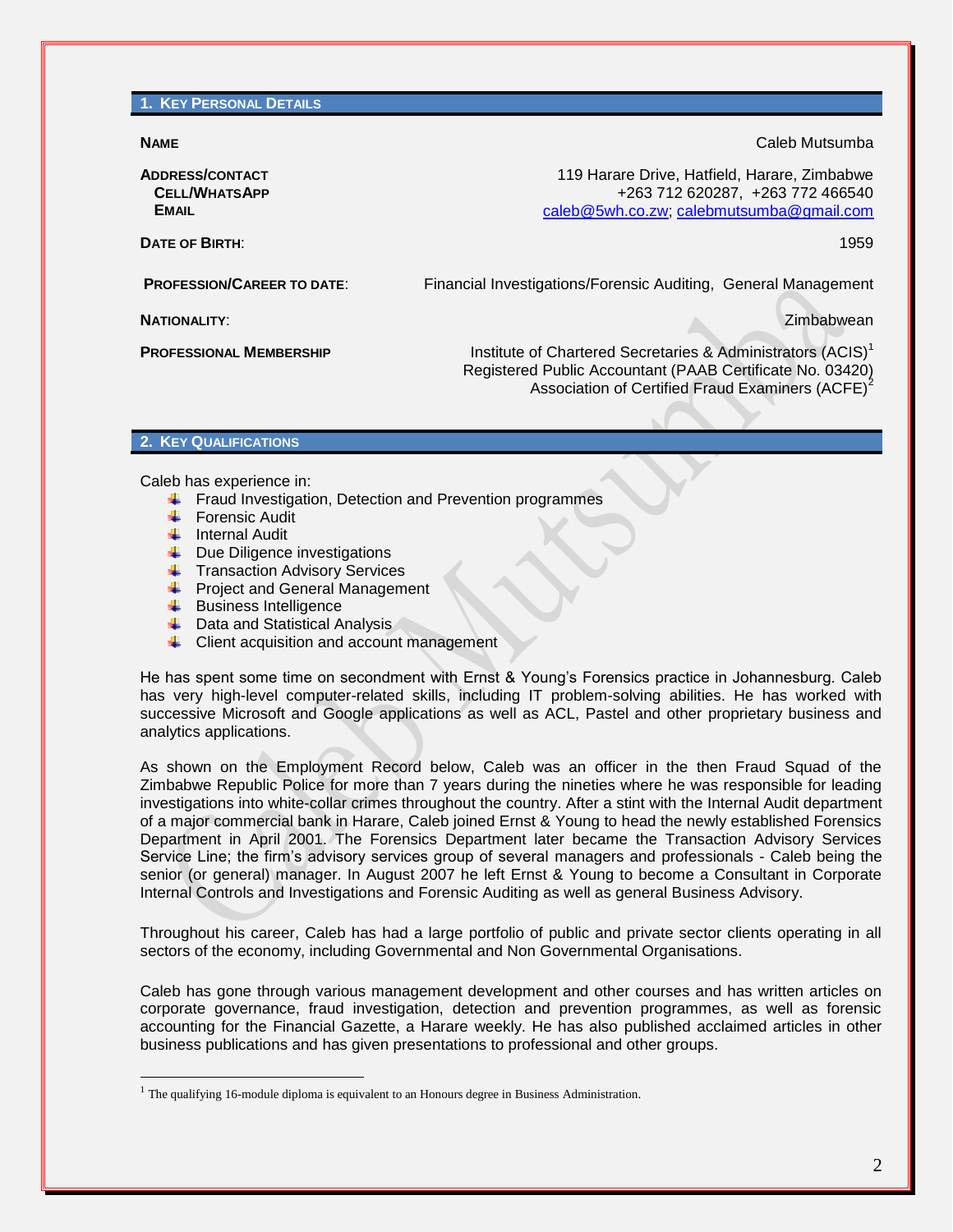## **3. EMPLOYMENT RECORD**

- **Business Fraud Risk Consultant - (2007 to date)**
- **Ernst & Young, Harare, Zimbabwe - (2001 to 2007)** Founding Manager and, subsequently, Senior Manager - Forensics and Advisory Services
- **Agricultural Bank of Zimbabwe, Harare, Zimbabwe - (1999 to 2001)**  Internal Auditor/Investigations Officer
- **Zimbabwe Republic Police - (1984 to 1999)** 1992 – 1999 Detective, Criminal Investigations Department (CID), Fraud Squad 1984 – 1992 Various rural and urban police stations and CID sections

## **4. LANGUAGES**

|         | <b>Spoken</b> | <b>Reading</b> | <b>Written</b> |
|---------|---------------|----------------|----------------|
| English | Good          | Excellent      | Excellent      |
| Shona   | Excellent     | Excellent      | Excellent      |
| Ndebele | Poor          | Good           | Poor           |

## **5. CERTIFICATION**

I, the undersigned, certify that these data correctly describe my qualifications, my experience, and me.

*Caleb Mutsumba ACIS, ACFE*

Date: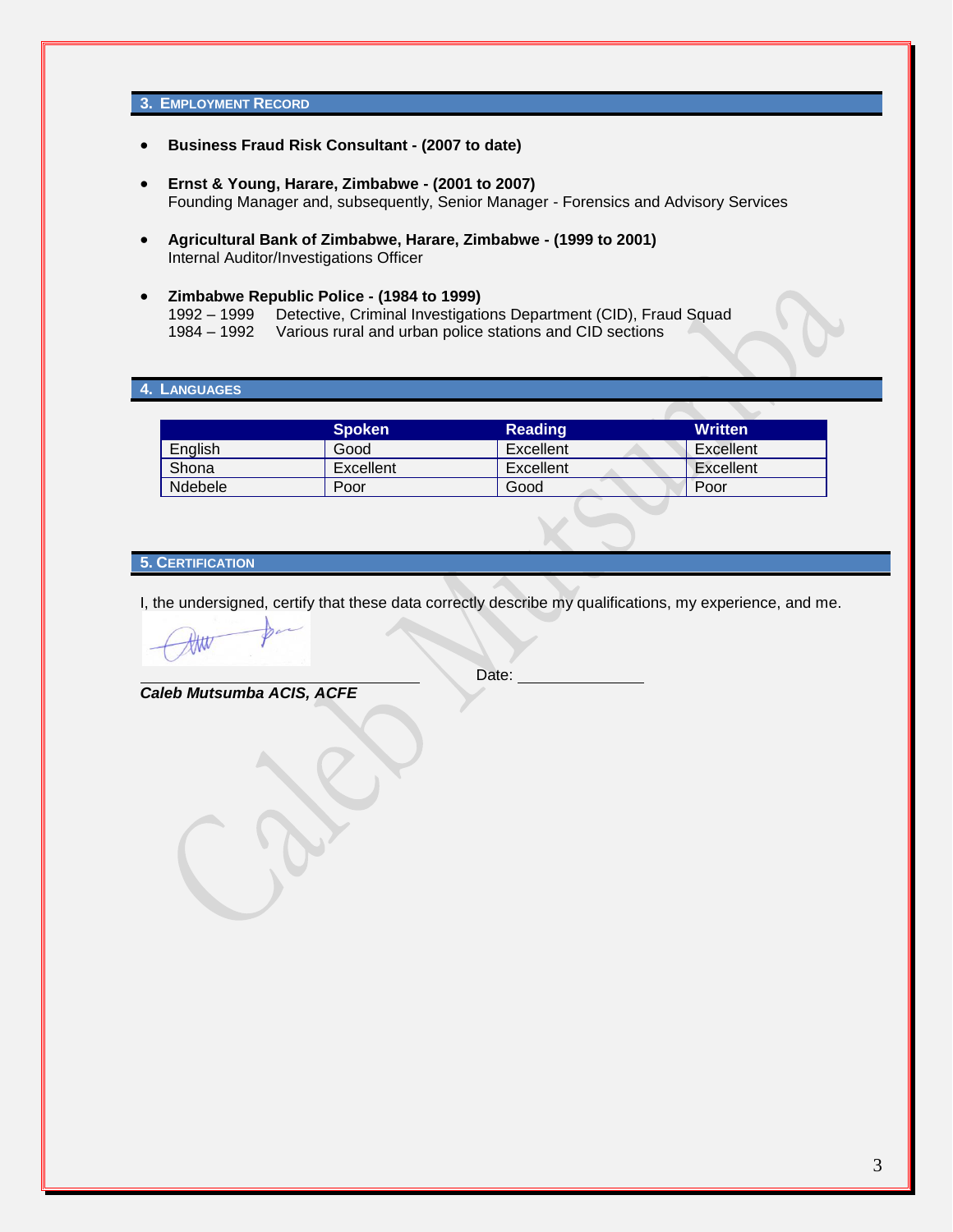|                                                           | <b>APPENDIX A: SELECTED RECENT RELEVANT INVESTIGATIONS EXPERIENCE</b>                                                                                                                                                                                                                                                                                                                    |  |
|-----------------------------------------------------------|------------------------------------------------------------------------------------------------------------------------------------------------------------------------------------------------------------------------------------------------------------------------------------------------------------------------------------------------------------------------------------------|--|
| <b>EXAMPLE</b><br><b>SECTOR</b>                           |                                                                                                                                                                                                                                                                                                                                                                                          |  |
| <b>NGO</b>                                                | Investigated, on behalf of DFID (UK Department for International Development), the<br>$\circ$<br>operations and application of donor funds of several non-governmental organisations in<br>Zambia.<br>Investigated irregularities pertaining to procurement of fuels and office supplies at an<br>$\circ$                                                                                |  |
|                                                           | international non-governmental organisation.<br>Carried out investigations and sundry assignments on and for various Non Governmental<br>$\circ$<br>Organisations throughout my career.                                                                                                                                                                                                  |  |
| <b>Financial</b><br><b>Services</b>                       | Investigated, on behalf of the trustees of a major pension fund, alleged irregularities in<br>$\circ$<br>the investment transactions entered into through a Merchant Bank by the Fund's<br>Principal Officer (PO) in respect of purported GMB Bills and Government Stocks. PO<br>successfully terminated as a result.                                                                    |  |
|                                                           | As part of the Curators team at CFX (then Century) Bank and Royal Bank, I was in<br>$\circ$<br>charge of the requisite investigations to determine the reasons for the collapse of the<br>institutions.                                                                                                                                                                                  |  |
|                                                           | I have also carried out ad hoc investigations into various other banking institutions.<br>$\circ$                                                                                                                                                                                                                                                                                        |  |
|                                                           | Investigated matters arising subsequent to an acquisition of a subsidiary by a major<br>$\circ$<br>financial institution.                                                                                                                                                                                                                                                                |  |
|                                                           | Assisted a major bank in verifying the bank's reconciliations of mirror and actual records<br>$\circ$<br>(kept at RBZ) of some foreign currency transactions.                                                                                                                                                                                                                            |  |
|                                                           | Carried out a Capital Restructuring exercise on a major insurance company.<br>$\circ$                                                                                                                                                                                                                                                                                                    |  |
|                                                           | During the period 2011 to 2014 I worked as a Fraud Risk Consultant and Trainer with<br>$\circ$<br>the Insurance & Pensions Commission (IPEC). The work involved investigations into the<br>affairs of several Insurance Companies and Pension Funds as well as building Forensic<br>Audit capacity for IPEC. Many employees, including senior managers, were successfully<br>terminated. |  |
| <b>Industrial</b>                                         | Verified client's concerns about apparent errors or suspicions of fraud or irregularities in<br>$\circ$<br>their sales system at a steel products manufacturing company. Successfully showed that<br>the anomalies were a result of defective data processing settings.                                                                                                                  |  |
|                                                           | Investigated the propriety of transactions in the debtors' ledger of an international<br>$\circ$<br>explosives manufacturing company.                                                                                                                                                                                                                                                    |  |
|                                                           | Investigated, at a motor vehicle assembling company, (a) alleged irregularities in the<br>$\circ$<br>sales of new vehicles through third parties and (b) the propriety of (i) the company's<br>Repairs and Maintenance account, and (ii) a new IT computer project.                                                                                                                      |  |
| <b>Public</b><br><b>Sector</b>                            | I investigated several allegations of fraud in government and quasi government bodies<br>$\circ$<br>when I was a police fraud detective.                                                                                                                                                                                                                                                 |  |
|                                                           | In collaboration with HLB Zimbabwe Chartered Accountants, I carried out a Forensic<br>$\circ$<br>Audit on the Zimbabwe Electoral Commission in 2018.                                                                                                                                                                                                                                     |  |
| <b>Retail &amp;</b><br><b>Consumer</b><br><b>Products</b> | Investigated possible fraudulent activities by point of sale employees at a meat products<br>$\circ$<br>outlet. Employee successfully terminated.                                                                                                                                                                                                                                        |  |
|                                                           | Conducted a branch managers' fraud awareness training for Zimbabwe's leading<br>$\circ$                                                                                                                                                                                                                                                                                                  |  |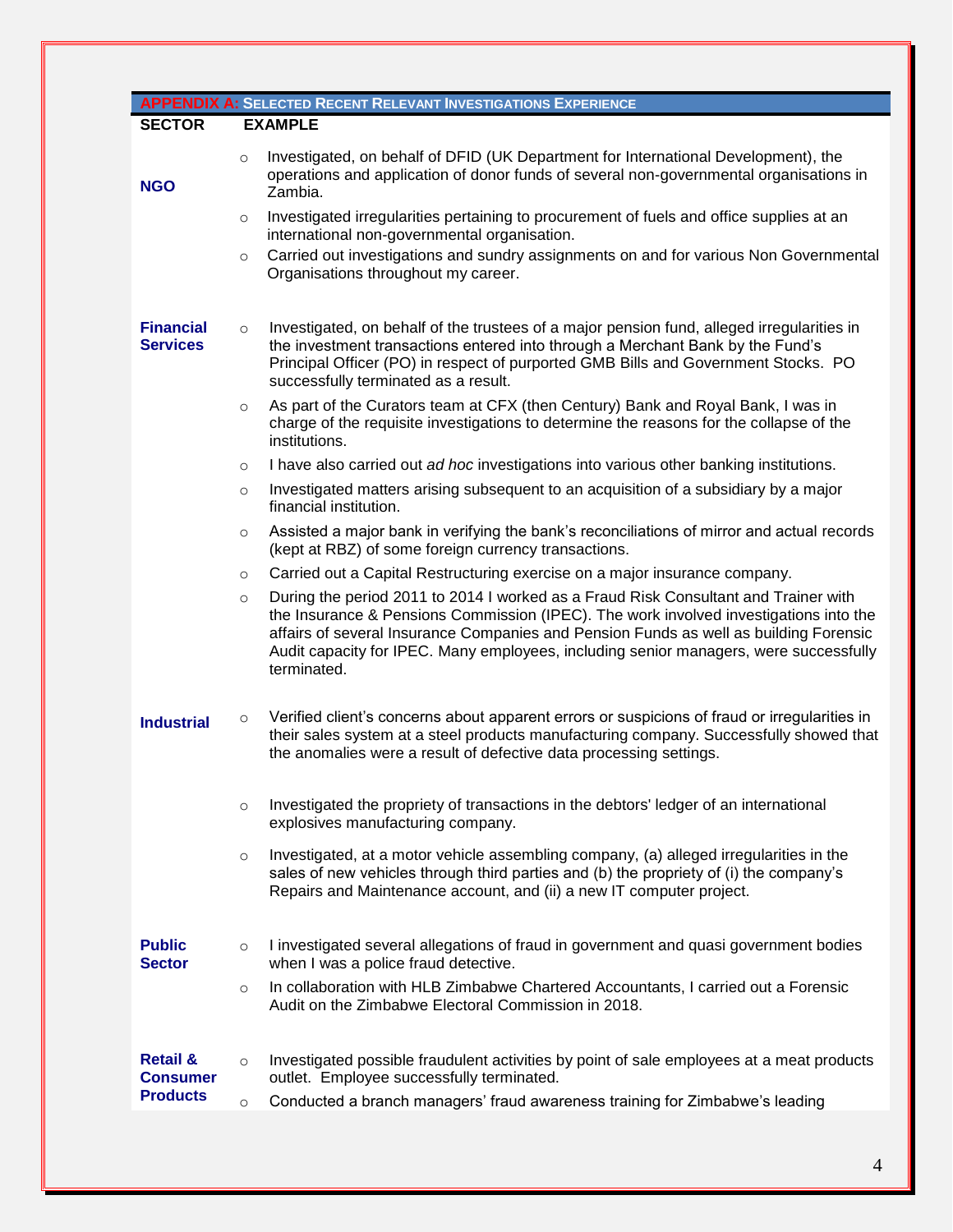|                             |                    | supermarket chain.                                                                                                                                                                                                                                                                                                                                                                                                                                                                                                                                                                                                                     |
|-----------------------------|--------------------|----------------------------------------------------------------------------------------------------------------------------------------------------------------------------------------------------------------------------------------------------------------------------------------------------------------------------------------------------------------------------------------------------------------------------------------------------------------------------------------------------------------------------------------------------------------------------------------------------------------------------------------|
| <b>Petroleum</b>            | $\circ$<br>$\circ$ | Reviewed and investigated the propriety of the accounting and costing aspects of the<br>constituent elements of the cost of factory products sold (stocks and purchases) for a<br>major petroleum group and recommended, based on the findings, best practices and<br>procedures.<br>Investigated fraud by executives of a fuels importing company which resulted in the<br>executives resigning at the behest of their lawyer and agreement with shareholders, On<br>behalf of the shareholders, took up the management and running of the company and<br>successfully turned the company around and recruited a new management team. |
| <b>Pharmace-</b><br>uticals |                    | o Investigated data anomalies showing between copy invoices and the respective<br>computer log files at a listed medical supplies company.                                                                                                                                                                                                                                                                                                                                                                                                                                                                                             |
|                             | $\circ$            | Investigated allegations of abuse of office and corruption that were anonymously levelled<br>against the Managing Director of a subsidiary of a listed pharmaceutical group.                                                                                                                                                                                                                                                                                                                                                                                                                                                           |
| <b>Mining</b>               | $\circ$            | Investigated and quantified the loss suffered as a result of thefts of fuels at a major<br>platinum mining company and determined the basis for the prosecution of the culprits.<br>Also assisted the police in compiling evidence for inclusion in their crime dockets, and<br>provided the requisite litigation support.                                                                                                                                                                                                                                                                                                             |
|                             |                    | $\circ$ At another platinum mining company, investigated the abuse of company loan schemes<br>by members of senior management.                                                                                                                                                                                                                                                                                                                                                                                                                                                                                                         |
|                             |                    | $\circ$ Carried out a value-for-money assessment for imports and freight system for another<br>platinum mining company.                                                                                                                                                                                                                                                                                                                                                                                                                                                                                                                |
| <b>Other</b>                | $\circ$            | Investigated anomalies pertaining to the non-banking and disappearance of company<br>funds from a travel agency and recommended internal control improvements to the cash<br>handling and banking procedures.                                                                                                                                                                                                                                                                                                                                                                                                                          |
|                             | $\circ$            | Carried out, with a team of professional services experts, a Current State Assessment of<br>the Finance and the Procurement systems of a national airline.                                                                                                                                                                                                                                                                                                                                                                                                                                                                             |
|                             | $\circ$            | Investigated fraud by the bookkeeper at a church organisation. Perpetrator successfully<br>convicted at Court following my testimony.                                                                                                                                                                                                                                                                                                                                                                                                                                                                                                  |
|                             | $\circ$            | Investigated fraud by one of the directors and a senior employee at an advertising<br>company. Perpetrators were successfully terminated following my testimony at a<br>protracted labour hearing.                                                                                                                                                                                                                                                                                                                                                                                                                                     |
|                             | $\circ$            | Over the years I have collaborated with HLB Zimbabwe, Ernst & Young, Sahara, Percos<br>and other Chartered Accountants firms on Forensic Audits, Internal Audits, Due<br>Diligence, Transaction, Capacity Building and other services.                                                                                                                                                                                                                                                                                                                                                                                                 |
| <b>DD</b>                   | $\circ$            | I am local agent for various oversees firms for whom I have satisfactorily done a number<br>of varied Due Diligence work.                                                                                                                                                                                                                                                                                                                                                                                                                                                                                                              |
| <b>General</b>              | $\circ$            | Established the Forensics (later Transaction Advisory) Services Department at Ernst &<br>Young, Harare.                                                                                                                                                                                                                                                                                                                                                                                                                                                                                                                                |
|                             |                    |                                                                                                                                                                                                                                                                                                                                                                                                                                                                                                                                                                                                                                        |